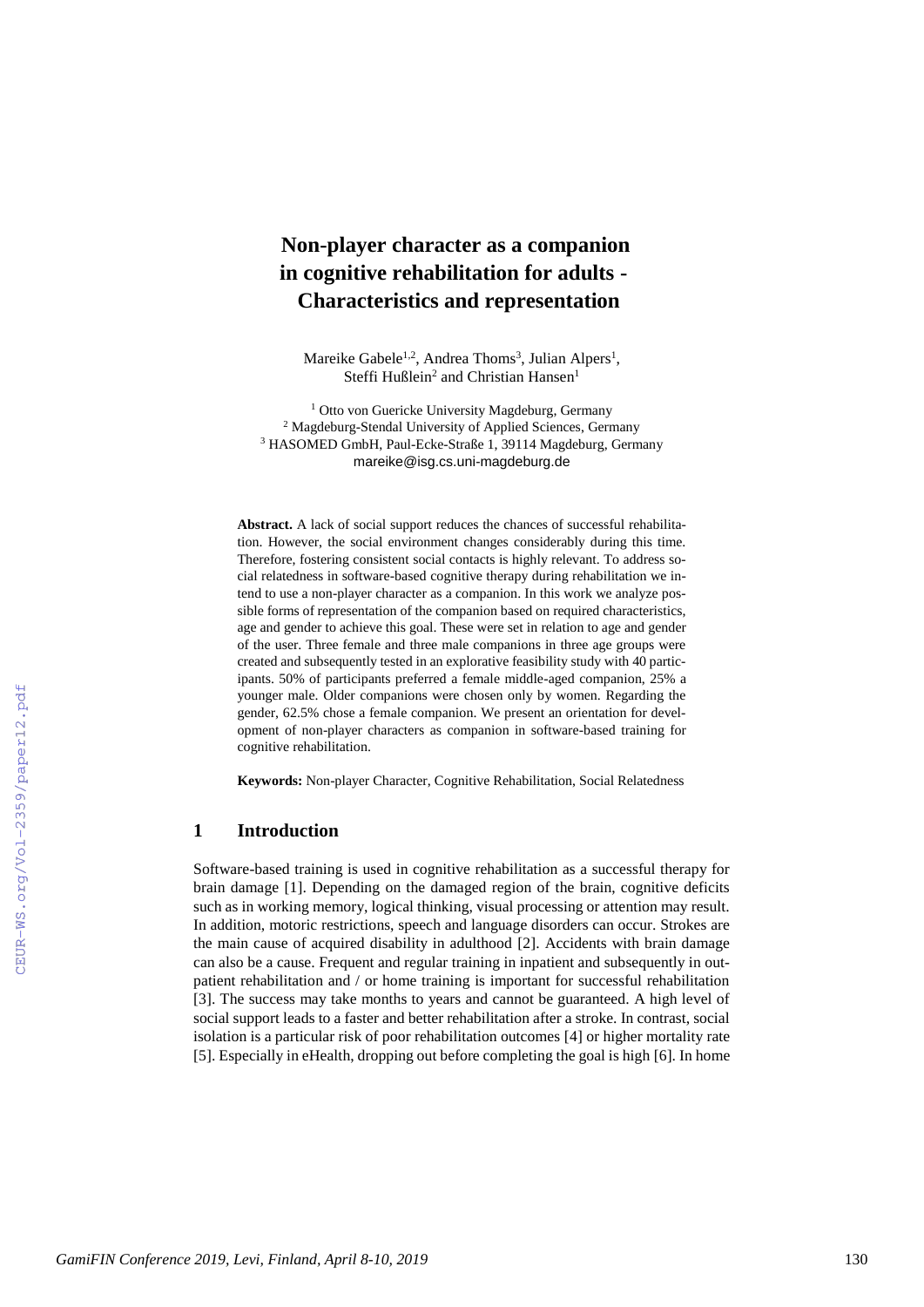training, patients need a high level of motivation in order to carry out the training, as the training is no longer supervised by therapists at every session, as in the clinic.

Existing social contacts can be reduced considerably by the stay in the clinic, the temporary or complete leaving of the workplace and motor and cognitive restrictions. To overcome this problem, we want to address the human needs for consistent and motivating social support in software-based cognitive training during rehabilitation. Therefore, we propose integrating a non-player character (NPC) as a companion within the training software, who will accompany the patient during the whole time of rehabilitation (in the following text this NPC is only called companion). The companion should neither replace the therapist, nor real social interaction, but offer a stable accompaniment.

The target group are patients with acquired brain damage who are undergoing cognitive rehabilitation. There is a large number of studies that deal with the relationship between therapist and patient and deal with different effectiveness factors. This includes, among other things, the therapist's empathy and appreciation [\[7,](#page-10-0) [8\]](#page-10-1). Similar characteristics may be assumed for a companion. However, there are large demographic differences between patients who perform software-based therapy. Therefore, the requirements for the characteristics of a companion can vary widely. Likewise, it can vary how a companion is perceived and which characteristics are attributed to him. To analyze this, we developed a questionnaire, visualized and integrated different characters in gender and age, and evaluated them exploratively in a feasibility study. We focused on the following research questions:

- Q1. Which characteristics are desired for a companion?
- Q2. Which age of the companion is preferred and why?
- Q3. Which gender of the companion is preferred and why?
- Q4. Does the reason for the selection match the previously desired characteristics?

Q5. What are the characteristics of the choice of a companion in terms of the age and gender of the participants?

The main contribution of this paper is to analyze which characteristics are needed for a companion in cognitive rehabilitation therapy, and what type of companion these characteristics are attributed to, by which participants. In the cognitive field, analyses for the representation of companions in software-based therapy, especially with regard to social relatedness, have so far been neglected. Our results indicate an approach for the use of NPCs as a companion in software-based cognitive training in rehabilitation to create lasting social in-game relationships and create possibilities of its use. This may promote the feeling of social relatedness, motivate intrinsically and support the patient mentally during the rehabilitation process in the long-term [\[9\]](#page-10-2).

In the following we first give an overview of social relatedness, avatars and NPCs used in games and therapy. Then we present the different NPCs we developed in different gender and age groups and the execution of a feasibility study. We sorted the results, visualized and analyzed them. Finally, we discuss the results and possible further uses of NPCs in software based training in cognitive rehabilitation.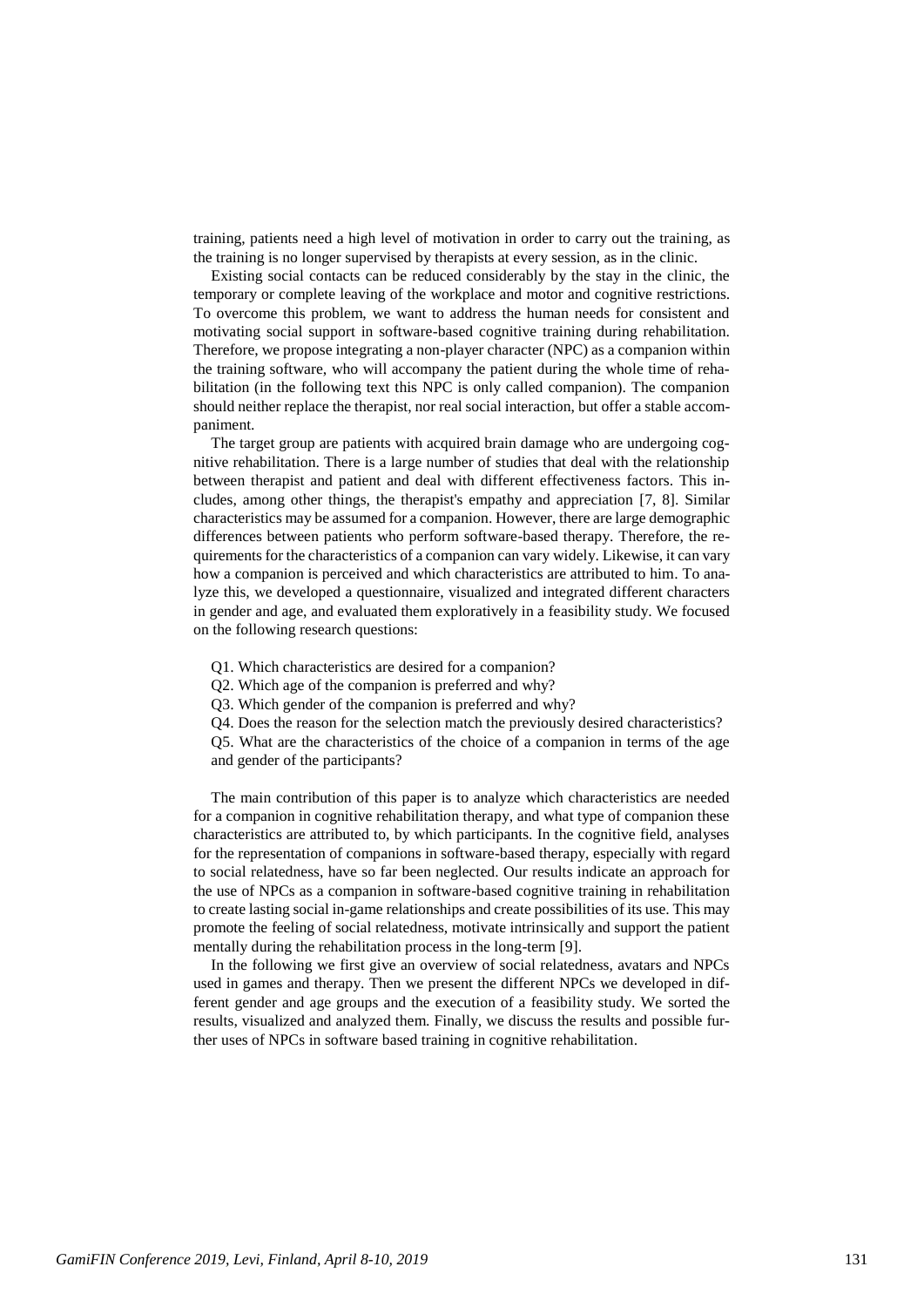# **2 Related Work**

Social relatedness, along with autonomy and competence, is one of the central factors of self-determination theory, which describes the psychological needs for intrinsic motivation [\[10\]](#page-10-3). In games, they are able to influence the fun of the game and the future gameplay independent from each other [\[11\]](#page-11-0). We want to use this to support motivation of the patient in therapy by promoting social relatedness. Social relatedness describes the human need for integration into a social environment and belongingness [\[12\]](#page-11-1). Reinforcing this feeling encourages people to become more involved themselves [\[13\]](#page-11-2). Common goals and experiences, as well as highlighting cooperation can strengthen the sense of social relatedness of team members [\[14\]](#page-11-3). Social structures can arise on interpersonal contacts in the real or virtual world, but also on contact with non-realistic characters. The cooperation with teammates (for example NPCs) successfully affects the sense of social relatedness [\[15\]](#page-11-4). Elements that are assigned to the area of socialization indicate only neutral to positive influence on players [\[16\]](#page-11-5).

Gamification elements are elements that are typically used in games, but are inserted in a different, non-game context [\[17\]](#page-11-6). Their effectiveness, is not only based on their general, but on their conscious, conceptually targeted use [\[18\]](#page-11-7) and their perceived value to the user [\[19\]](#page-11-8). Therefore, the mechanics of the NPC shall be used as a gamification element in cognitive rehabilitation and be adapted to the needs of the patient. Serious games are games that pursue a goal outside the game [\[17\]](#page-11-6), such as therapy [\[20\]](#page-11-9) or education [\[21\]](#page-11-10). In the field of motoric rehabilitation, it has been shown that serious games increase the effectiveness of the corresponding training. However, they combine different gamification elements, but analyses are required for individual gamification elements [\[22\]](#page-11-11).

Avatars are used in current software-based training for self-representation to reflect the patient's movements or to demonstrate desired movements [\[23\]](#page-11-12). This shows that digital characters in rehabilitation software have already been used with success, which shows a positive basis for our research. However, these are oriented towards the functionality of the exercise in motoric instead of cognitive rehabilitation and representation of the user. Avatars are also used in serious games as player-character for cognitive training of attention for children with attention deficit hyperactivity disorder (ADHD) [\[24\]](#page-11-13). As another possibility of using digital characters, we want to propose an NPC in our work that guides the patient. The visualization of NPCs is based on the influence of social norms and should correspond to the expectations of the user. This results in expectation regarding appearance, behavior and role models, which in turn influences the behavior of the player [\[25\]](#page-11-14). Therefore we analyze whether there is a trend for expectations. And if there is a trend, we want to use it to influence the patient's behavior positively in the use of the software-based training.

In computer games, companions are often expected to have the basic attributes skilled, helpful, nice, attractive and naive [\[26\]](#page-11-15). Further, the game identification of the players is related to the interaction with the companions [\[27\]](#page-11-16). However, the focus of such research is often on a younger healthy target group which plays for fun.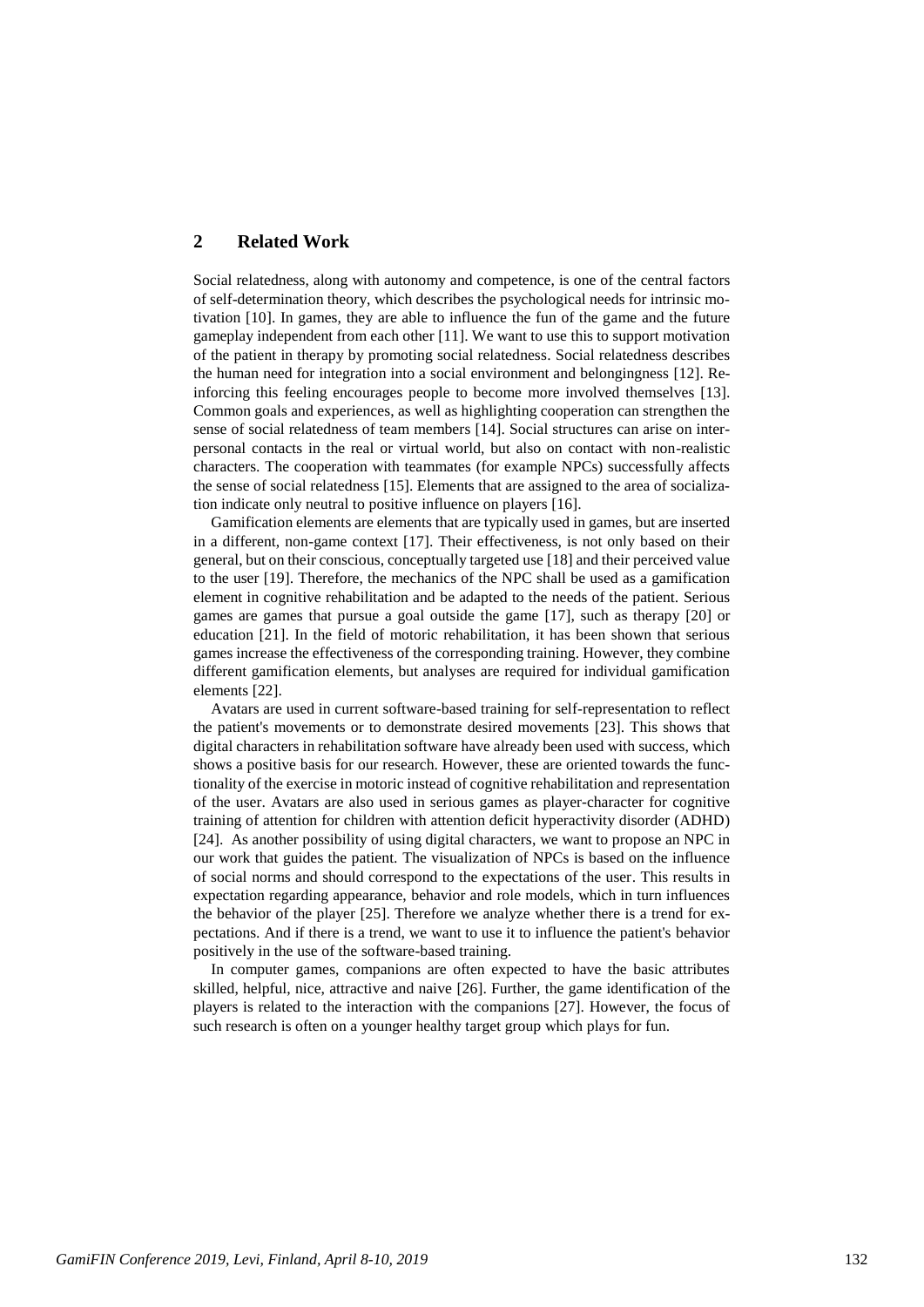# **3 Explorative Feasibility Study**

#### **3.1 Development of Elements of the Study**

In this study, we analyzed the characteristics required for a companion of patients in cognitive rehabilitation. In addition, we analyzed preferences for different types of companions in the representation. For this, we created visual representations of three female and three male companions (Fig. 1). For each group one companion was created in the range under 35 years (young), 35 - 49 years (middle aged) and over 50 years (older). These were developed iteratively on the basis of feedback from three experts in the field of rehabilitation (psychology, management, design). A consistent graphic style and consistent clothing is used to minimize further influences by personal preferences e.g. in the color or clothing style and a thereby possible bias. The choice of the skin color of the NPC is based on the reason that the study was carried out in Europe and that the participants are most accustomed to it in their everyday life. Primarily the face is modified by the change of the age and age-appropriate representation of the hair, secondarily the age- and gender-appropriate body form.



**Fig. 1.** Visualization of the six different companions used in the study, A-C Female (age young to old), D - F Male (age young to old).

#### **3.2 Methods and Material**

An explorative feasibility study was conducted based on a structured interview. First, the participants were informed about the voluntary participation, goals and background of the study. It was also brought to mind that personal perception and subjective opinions are at the center of attention. The time of rehabilitation was compared to a long hike. We asked closed questions with predefined answers to focus a decision between the companions. In addition, we asked open questions with free responses on characteristics and the reasons for the selection of the chosen companion. In this way, we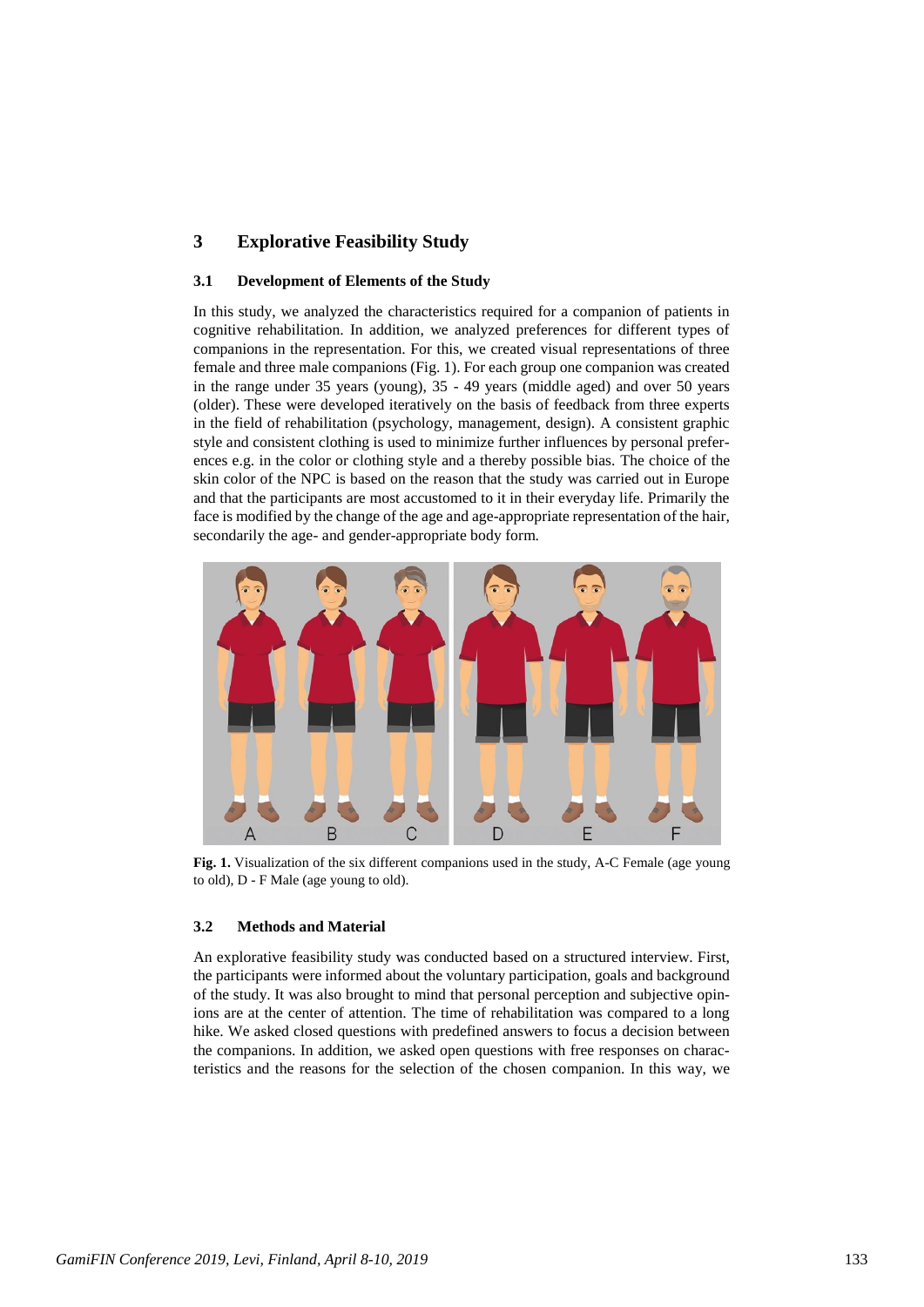wanted to identify the aspects that are personally relevant to the participant without influencing him or her beforehand. With regard to our questions  $(O1 - O5)$  we proceeded as follows:

- a) Participants were asked what characteristics a companion needs to have in order to take the companion on the long rehabilitation trail (open) (Q1)
- b) Selection of one of three possible female avatars as companions (A, B, C) based on pictures (closed) and the reason for the selection (open) (Q2)
- c) Selection of one of three possible male avatars as companions (D, E, F) based on pictures (closed) and the reasons for the selection (open) (Q2)
- d) Selection between the two avatars previously selected in b) and c) as final selection based on pictures (closed) and the reasons for the selection (open) (Q3 and Q4)
- e) Collection of demographic data: age group (<20, 20-29, 30-39, 40-49, 50-59, 60-69, 70-79, >80), gender and existence of acquired brain damage (Q5)

With regard to the open questions, we summarized the same answers, counted the frequency of naming and sorted the answers based on this. Afterwards, for question a), similar characteristics were clustered. Concerning b), c) and d), we analyzed the occurrence for conspicuities with regard to age and gender of the participants.

#### **3.3 Participants**

The study was conducted at the open day of a german University Hospital with attached outpatients clinic for cognitive neurology in September 2018. 40 participants took part in the study (female:  $n=24$ ; male:  $n=16$ ). They are composed of patients in cognitive rehabilitation (n=5) and persons with professional or personal knowledge and connection to the topic and / or interest in  $(n=35)$ . The age groups ranged in steps of ten from under 20 to over 70. According to experts, the age distribution curve reflects the approximate distribution of patients in cognitive rehabilitation and is shown in Fig. 2.



**Fig. 2.** Age distribution of participants in the study.

The participants were personally asked about their interest in participating in the study. They were selected by us on the basis of their age, which fits approximately to this distribution, and otherwise without further selection criteria. All participants come from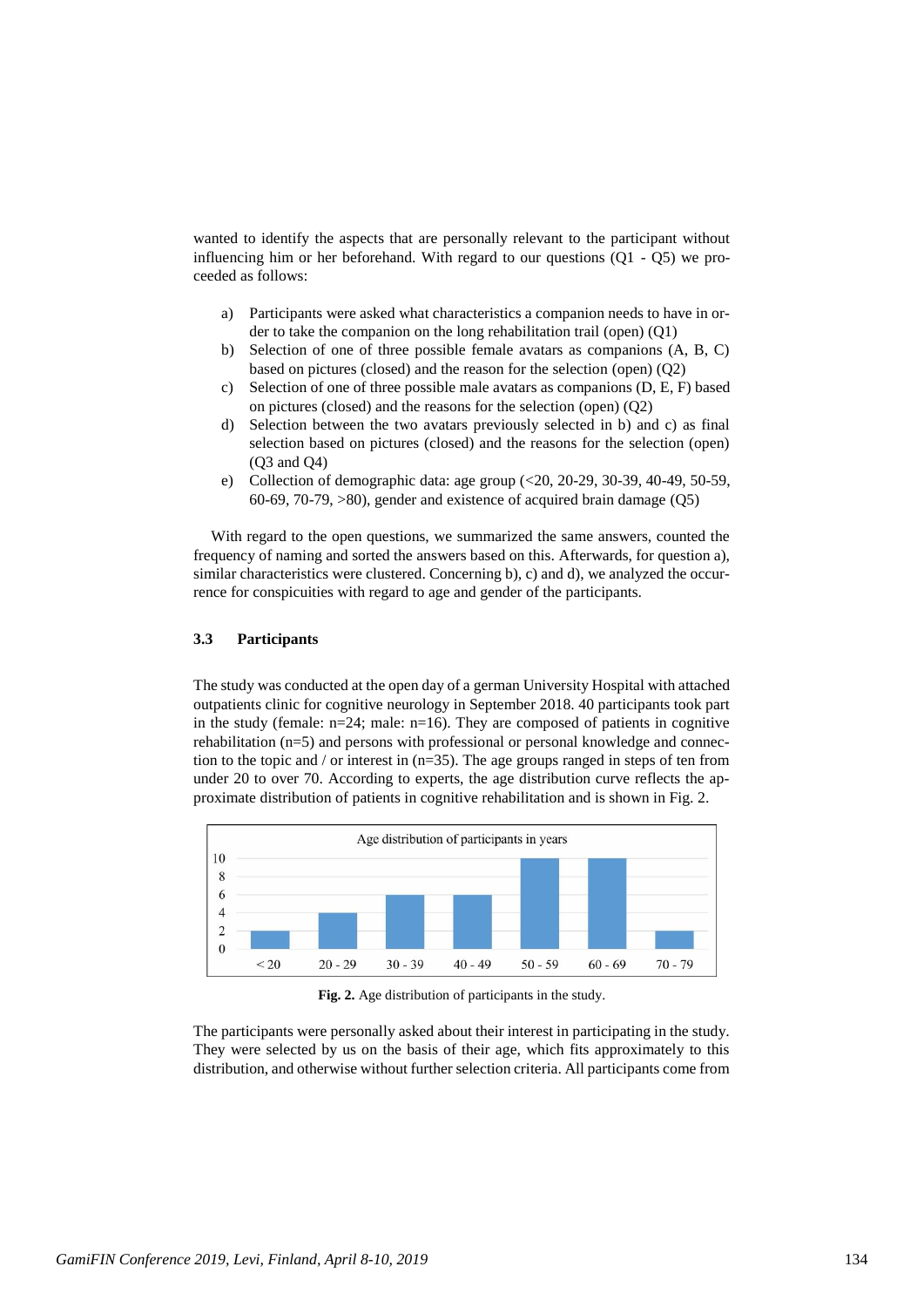the European cultural area. All participants took part voluntarily in the study and were not rewarded. The study was conducted in Germany.

## **4 Results, Clustering and Analytical Procedure**

In the following, the answers, frequencies and / or percentwise distribution of answers for a) - d) are presented. The results for step a) are shown in Table 1. It shows the characteristics that participants list a companion should have. After sorting and clustering the answers, a focus on character, knowledge and interpersonal behavior is apparent. The results for step b) are shown in Fig. 3.1. In this selection of female companions in different ages, the middle-aged female companion B is preferred. The results for step c) are shown in Fig. 3.2. In this selection of male companions in different ages, the younger male companion D is preferred. The results for step d) are shown in Fig. 3.3. A final selection was made between the previously selected female and male companion. 50% of the participants preferred the middle-aged female companion B. Additionally, for b), c) and d), Fig. 3 lists the reasons for the selection on the right axis, or below. The relations resulting from inclusion of e), the demographic data, between the chosen companion and the age and gender of the participant are described in Table 2 and at the end of this section. The focus here is on conspicuities that emerged in the data analysis.

**Table 1.** Sorted and clustered answers for a). The number in brackets shows the frequency of naming by all participants. Characteristics without brackets were mentioned once.

**Character (44):** friendly (4), authoritative (4), empathetic (4), relaxed (3), patient (3), clear (3), charismatic (smile / be positive) (2), open-natured (2), demanding (2), serious (2), nice, considerate, understanding, uncomplicated, not too soft, energetic, assertive, distinct, strict, resolute, not so serious but funny sometimes as well, also sometimes sarcastic / black humor, objective, helpful, honest

**Type / Optical (4):** beeing able to walk well, sporty, more dynamic than oneself, both feet on the ground

**Behavior / Knowledge (23):** competent (7), knows what the best way is especially for me (giving feedback) (5), knows the situation and knows what it is like and how to deal with the situation (2), someone who has gone through this himself, able to give expert advice, giving feedback even if it is negative, explain what makes sense / what doesn't, giving background information, open to questions, interested in the field, bringing the goals I have in line with the therapy, dealing with it individually

**Interpersonal (27):** motivating (6), when I don't feel like it / have a low point, motivate me to do it (3), must be able to talk to him (2), must be able and willing to listen (to one's own problems) (2), friend (2), relaxed atmosphere, person in a position of trust, right chemistry, says what to do, takes the lead, pays attention if one does the tasks, supporting, doesn't force you, calming, provide security, able to catch me, get to know each other on a neutral basis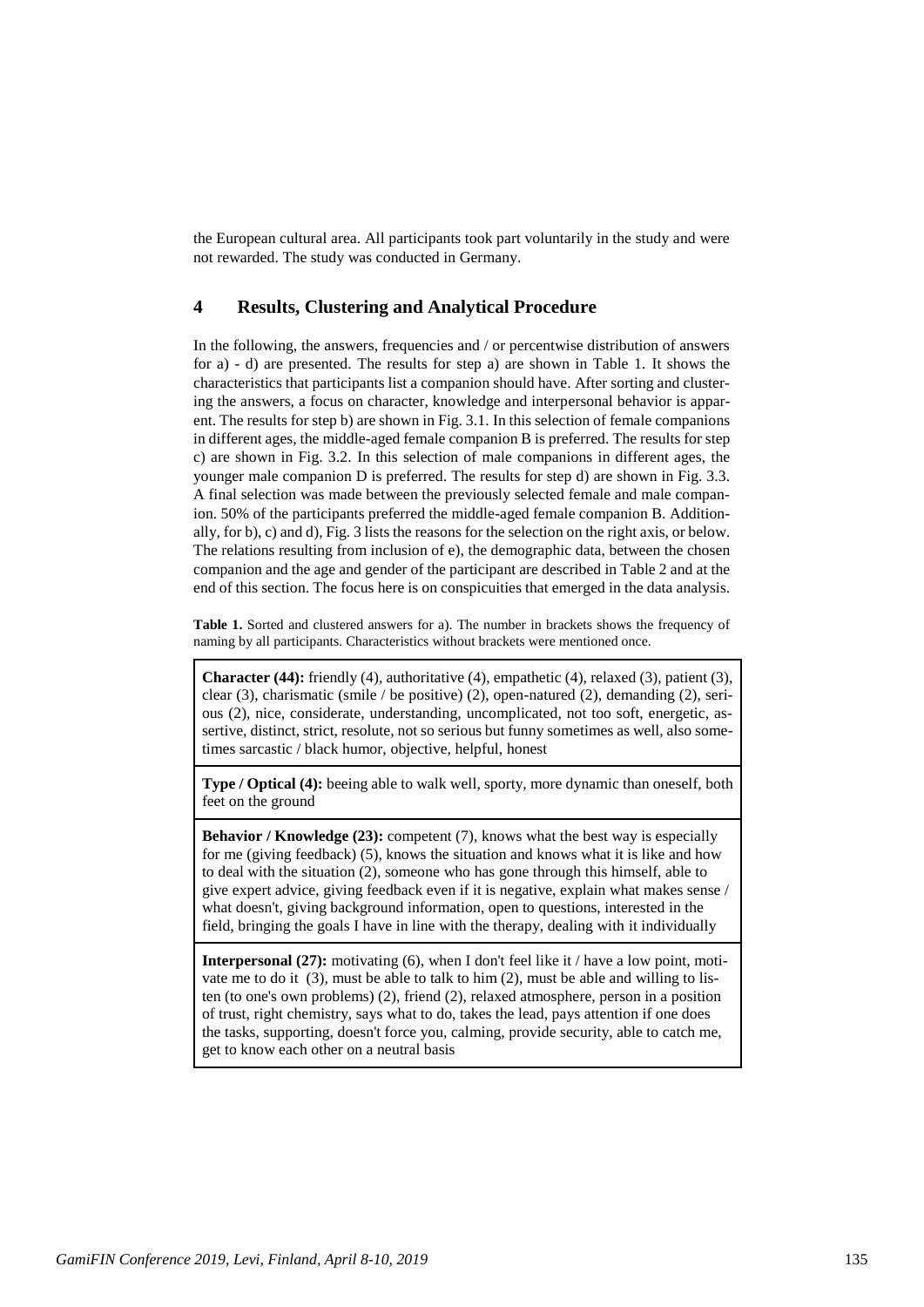

**Fig. 3. 3.1)** percentwise selection of female companion and reasons for selection, **3.2)** percentwise selection of male companion and reasons for selection, **3.3)** percentwise selection of the final companion.

With regard to Fig. 3.3, the reasons for selection after clustering by frequency of naming are as follows: sex (11), animating / supporting (6), competence (6), sympathy (6), empathy (5), sense of security (5), trust (4), assertiveness (4).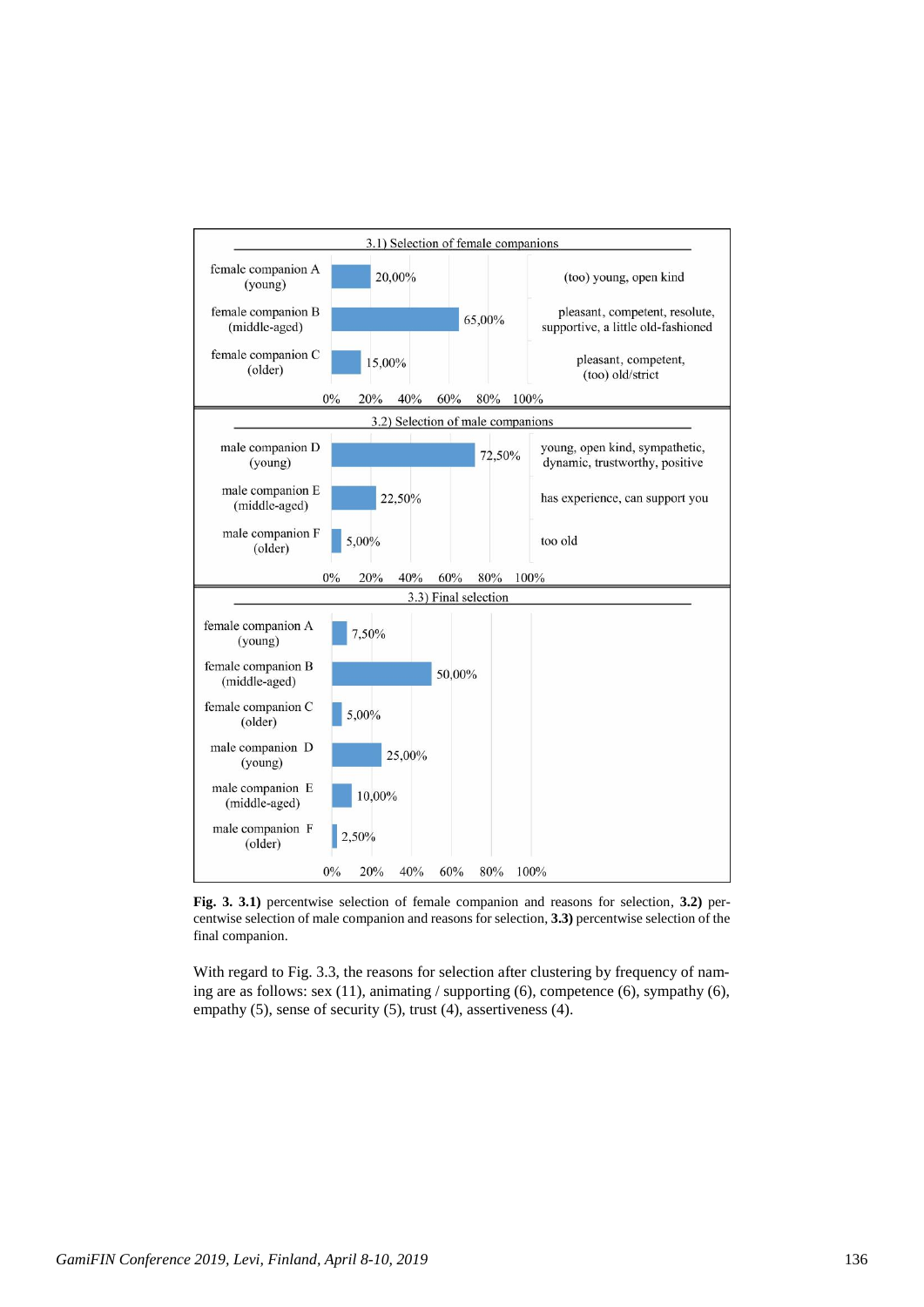**Table 2. 2.1)** percentwise selection of companions in b) and c) based on age group of the participants**, 2.2)** percentwise selection of companions in b) and c) based on gender of participants, **2.3)** percentwise final selection of companions in d) based on age group of the participants, **2.4)** percentwise final selection of companions in d) based on gender of participants

|                     | Chosen companion according to b) and c)                              |        |                  |         |                |                  |                  |         |
|---------------------|----------------------------------------------------------------------|--------|------------------|---------|----------------|------------------|------------------|---------|
|                     | female                                                               | female | female           |         | male           | male             | male             |         |
| <b>Participants</b> | $\mathbf{A}$                                                         | B      | $\mathbf C$      |         | D              | E                | F                |         |
| $2.1)$ age          |                                                                      |        |                  |         |                |                  |                  |         |
| Young $(30)$        | 5%                                                                   | 7,5%   | 2,5%             |         | 12,5%          | 2.5%             | $\mathbf{0}$     |         |
| middle aged         |                                                                      |        |                  |         |                |                  | 5%               |         |
| $(30-59)$           | 7,5%                                                                 | 42,5%  | 5%               |         | 32,5%          | 17,5%            |                  |         |
| old<br>(>60)        | 7,5%                                                                 | 15%    | 7,5%             |         | 27,5%          | 2,5%             | $\mathbf{0}$     |         |
| Overall             | 20%                                                                  | 65%    | 15%              |         | 72,5%          | 22,5%            | 5%               |         |
| $(2.2)$ gender      |                                                                      |        |                  |         |                |                  |                  |         |
| women               | 20,83%                                                               | 54,17% | 25%              |         | 83,33%         | 8,33%            | 8,33%            |         |
| men                 | 18,75%                                                               | 81,25% | 0%               |         | 56,25%         | 43,75%           | $0\%$            |         |
|                     | Chosen final companion according to d)                               |        |                  |         |                |                  |                  |         |
|                     | female<br>female<br>female<br>female<br>male<br>male<br>male<br>male |        |                  |         |                |                  |                  |         |
| <b>Participants</b> | $\mathbf A$                                                          | B      | $\mathbf C$      | overall | D              | E                | F                | overall |
| $2.3)$ age          |                                                                      |        |                  |         |                |                  |                  |         |
| Young $(30)$        | $\Omega$                                                             | 2,5%   | $\mathbf{0}$     |         | $\overline{0}$ | 2,5%             | $\overline{0}$   |         |
| middle aged         |                                                                      |        |                  |         |                |                  |                  |         |
| $(30-59)$           | 5,00%                                                                | 32,5%  | 2,5%             |         | 15%            | 7,5%             | 2,5%             |         |
| Old $(>60)$         | 2,5%                                                                 | 15%    | 2,5%             |         | 10%            | $\theta$         | $\mathbf{0}$     |         |
| Overall             | 7,5%                                                                 | 50%    | 5%               |         | 25%            | 10%              | 2,5%             |         |
| $2.4)$ gender       |                                                                      |        |                  |         |                |                  |                  |         |
| women               | 8,33%                                                                | 45,83% | 8,33%            | 62,5%   | 33,33%         | $\boldsymbol{0}$ | 4,17%            | 37,5%   |
| men                 | 6,25%                                                                | 56,25% | $\boldsymbol{0}$ | 62,5%   | 12,5%          | 25%              | $\boldsymbol{0}$ | 37,5%   |

Taking account of e), the demographic data, only 7.5% prefer the oldest companion (female C and male F) in the final selection (Table 2.3). Of these, all were female in the age range between 40 and 69. The young female companion (A) was chosen by 7.5%, of whom 5% were female in the age range between 50 and 69 and 2.5% male in the age range between 20 and 29. The middle-aged male companion (E) was chosen in the final selection exclusively by men (Table 2.4) who were equally distributed between the age ranges from under 20 to the ages of 50 - 59. The older man (F) was chosen exclusively by women between the ages of 50 and 59.

Regarding only the participants with brain damage and cognitive rehabilitation, 60% chose the middle-aged female companion (B), 20% the younger female companion (A) and 20% the younger male companion (D). This results in 80% of the participants with brain damage who chose a female companion.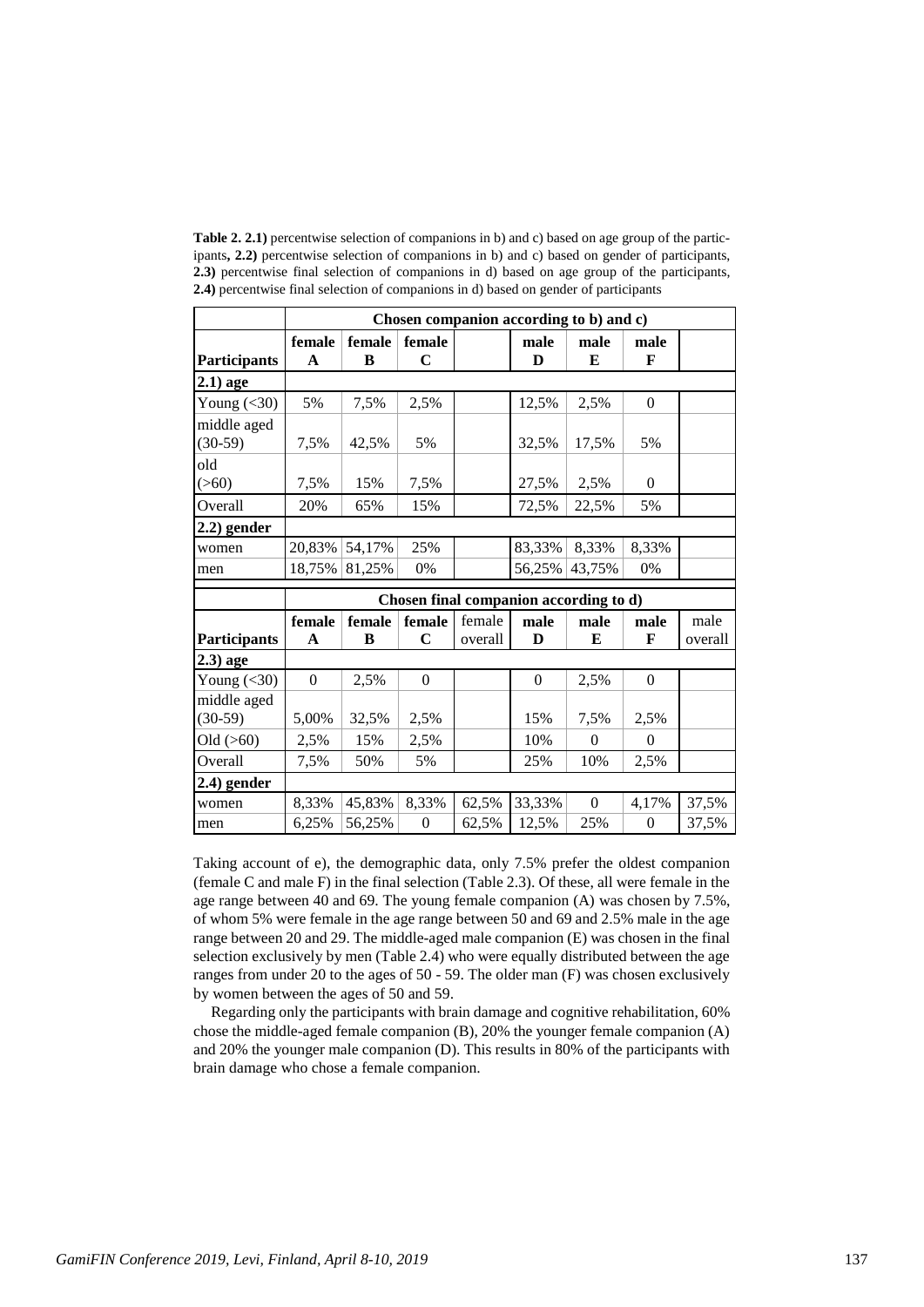### **5 Discussion**

In this work, requirements for the characteristics of a virtual companion in softwarebased cognitive therapy in rehabilitation and selection criteria were analyzed. These were based on age and gender of companions and participants.

To support the patient's motivation, the companion can guide him starting from the initial training. He can show the patient on a map his progress in rehabilitation, remind him of good experiences, note frequent mistakes made during training and can remind for the next training. Comparable use cases, such as informing about a task or helping the player, were included in classifications within research in games [\[25\]](#page-11-14). The companion's skills and clothing improve through regular training or can be selected. This enables companion to develop further together with the patient. The aim is to support the regular performance of the training required for rehabilitation.

Software-based training in cognitive therapy often involves several individual trainings (e.g. for deficits in attention, memory or executive functions). These differ in rules and tasks. In the therapy for adults the trainings are carried out one after the other. There are rarely integrated characters or social relatedness. Through our suggested use of NPCs these can be modified. They can be used in individual trainings as well as in an overarching role to connect the trainings. Previous research has shown that due to social norms there are expectations of the user to the NPC [\[25\]](#page-11-14). Based on this, the patient's behavior could be positively influenced by a companion considered as positive as possible, which may support regular training. This will be considered in further studies.

In the presented study the desired companion is predominantly described as an empathetic friend and competent at the same time (Q1). The companion has to take the leading role and be motivating, but also strict if necessary. This shows the desire for trust and guidance in a situation that cannot be assessed by the individual because the necessary skills are lacking. The focus is therefore not on appearance. That is highly relevant for the development of a companion for use in software-based therapy for which the characteristics analyzed in a) should be in the focus. Developed NPCs should also be evaluated on this.

The stated needs with regard to characteristics and that being naive is no requirement, differs from the expectations of a classic companion in computer games. Rather, a combination of companion and mentor is the result. The mentor is additionally described by Rogers et al. [\[26\]](#page-11-15) as wise and intelligent, but also old, which does not correspond to the expectations regarding a companion in rehabilitation. This implies that the requirements for the use of a companion in rehabilitation differ from those of normal players. Existing classifications [\[25,](#page-11-14) [26\]](#page-11-15) are an important basis for comparing these systems with the needs of patients and possibly extending them.

The selection of the younger to middle-aged companion (Q2) could be based on the fact that in long-term strength may be needed for support. If older avatars are chosen, patients frequently stated that the reason is due to the closeness to one's own age. This may indicate the need to bring up empathy for one's own situation. On the basis of age (Q3), the middle-aged (female companion B) is preferred for the female companions and among others described as pleasant and competent. Among male companions, the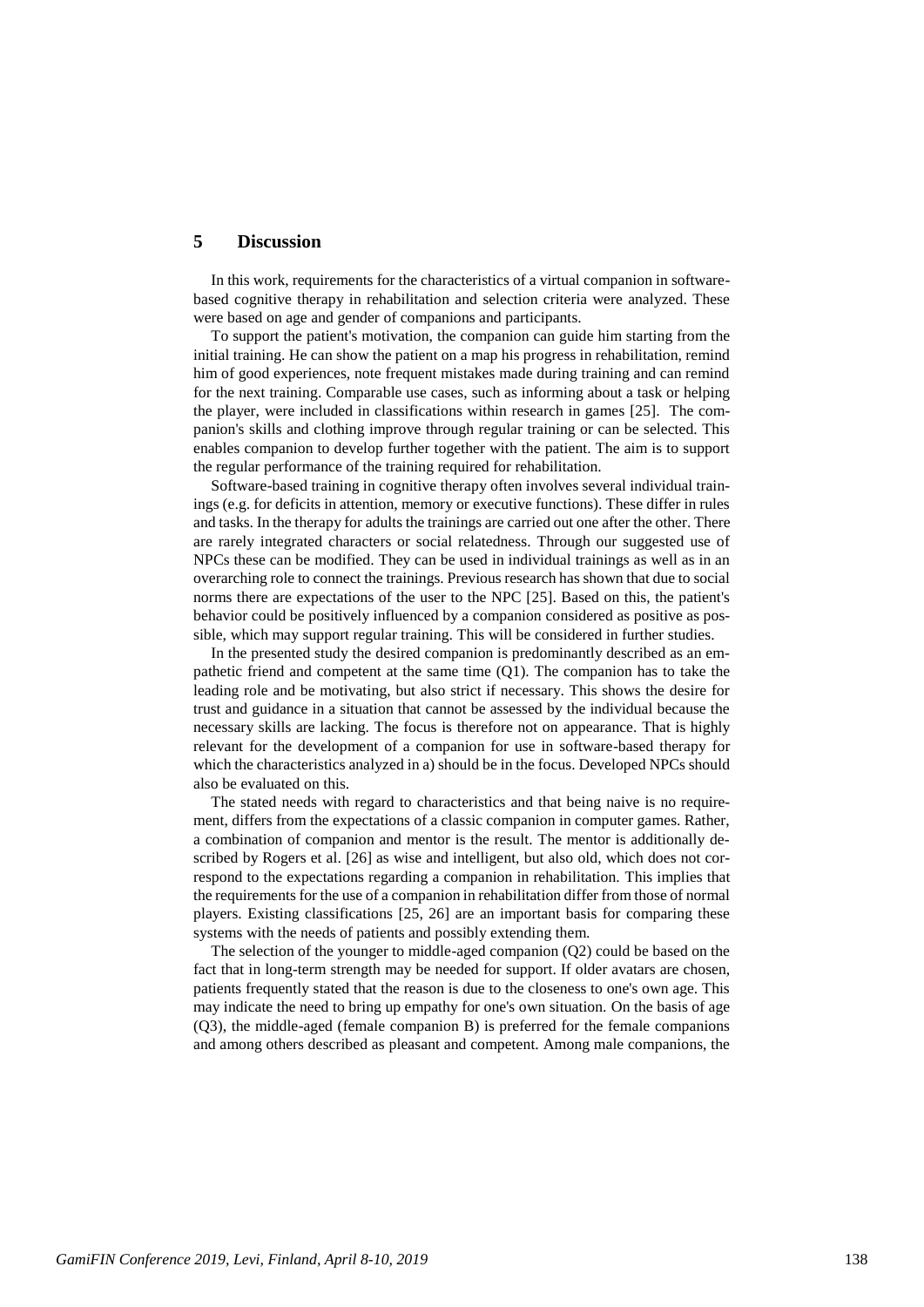younger one (male companion D) is preferred and described as sympathetic and dynamic. The desired characteristics, which were stated previously by each participant, were later often linked to the choice of gender when the reasons for the final selection were stated. The overall desired qualities for the companion are predominantly attributed to women in everyday life, which could explain the final tendency towards the female companion. Compared to the previous assessment (Q4), however, none of the participants had expressed gender-specific wishes. The companions selected in the final selection were otherwise attributed congruent characteristics as desired before. These were thus confirmed based on the representation of the companions. This may show on the one hand that in Q1 the gender classification did not seem relevant for the participants. On the other hand, it may also show that previous characteristics were assigned to the characters shown. Regarding the choice of age and gender of respondents (Q5), it was found that women also chose the older characters, while men did not. Women were more likely to choose the younger male companion, men also the middle-aged. The younger female companion is preferred by older women and younger men. Here various aspects, such as the protective instinct of the older participants or the sexuality of the younger participants may be involved. Due to the low final selection of some of the companions, this can only be seen as an indication.

The comparison of data between participants with and without brain damage shows that the distribution of the selection is very similar. That is apparent from the fact that the trends in the selection of companions, both female and male, and the final selection correspond. It can be assumed that the presence of brain damage does not change the needs in the presented situation, because all participants were asked about their personal preferences. However, the observed trend cannot be generalized due to the small sample of patients. Persons without acquired brain damage know the situation of patients, but are in a different emotional situation. The acquired brain damage and the resulting experience may lead to further effects in the use of NPCs. Further studies should be carried out with patients and the effect on patients during use of NPCs should be examined more closely. A further influence on the data can be assumed by the unequal distribution of the participants between men and women. However, if the percentual distribution of the final selection is compared between female and male participants, it is exactly the same. 62.5% of both men and women chose a female companion and 37.5% a male companion in the final selection (Table 2.4). From this, it can be assumed that the gender of the participants does not influence the distribution of the selection of the gender according to the companion. In this study, one visualization was used per age and gender. There may be an influence from preferring a particular graphical representation. This can be further investigated by using different visualizations per category.

Due to the exploratory approach to the feasibility study, the results of the individual categories should be considered as trends. Slight to strong deviations from the trend can arise individually due to the unique personalities and resulting needs of patients. The results generally represent the field of cognitive rehabilitation. Whether there are differences between various neurological diseases needs further analysis. The participants come exclusively from the European cultural area, so the results can only be related to this particular demographic. Therefore, the results provide a basis for further studies to consider the conspicuous results found here separately.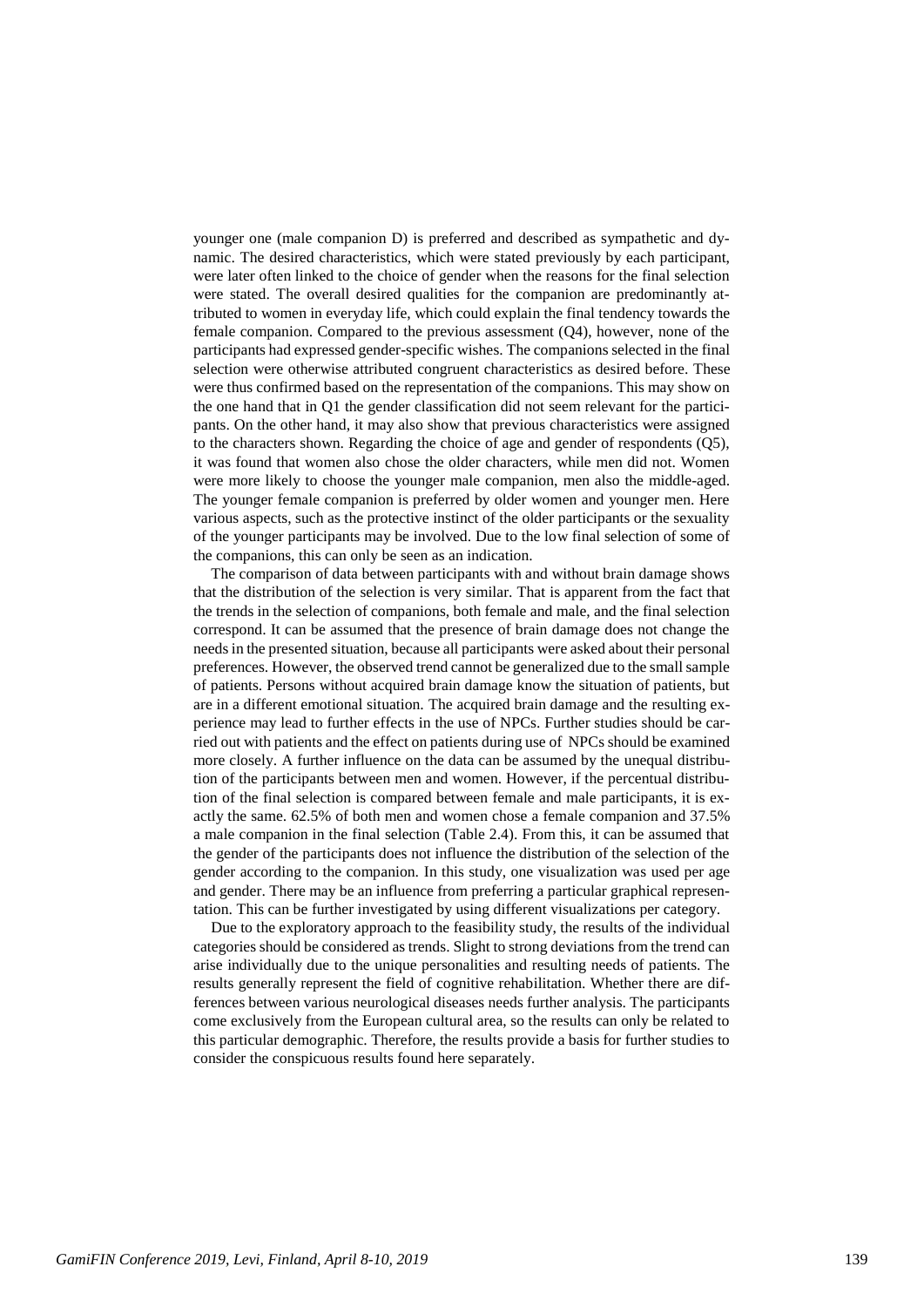# **6 Conclusion**

This work shows an analysis of possible representations of NPCs as a companion in cognitive therapy during rehabilitation based on characteristics, age and gender of companion and participants. This was done using three visualized female and male characters in each case as selections in combination with a questionnaire on preferred characteristics and reasons for selection. Results show a trend to use a middle-aged female or a younger male companion for software-based cognitive training in rehabilitation. The relevant characteristics are to be competent and give feedback, motivating but at the same time determinant, friendly and empathetic. It worth further investigation because a trend has been shown, which should be considered further if companions are integrated in cognitive training software. Furthermore, various possible uses for the companion should be evaluated. In the future, it could be possible to present the progress of the patient, to remember training times or to give hints for improvements in training and everyday life using the optimized companion as an application purpose.

**Acknowledgments.** We would like to thank Juliane Weicker, Angelika Thöne-Otto and Michael Preier for support with professional questions and conducting the study. This work was funded by the European Regional Development Fund under the operation numbers ZS/2016/04/78123 and ZS/2017/01/83843 as part of the initiative "Sachsen-Anhalt WISSENSCHAFT Schwerpunkte" and FEM-POWER under the operation number ZS/2016/09/81572.

#### **References**

- 1. Yoo C., Yong M., Chung J., Yang, J.: Effect of computerized cognitive rehabilitation program on cognitive function and activities of living in stroke patients. Journal of Physical Therapy Science 27(8), pp. 2487–2489 (2015).
- 2. Mendis, S.: Stroke disability and rehabilitation of stroke: World Health Organization perspective. International Journal of Stroke 8, 3-4 (2012).
- 3. Kleim, J., Jones, T.: Principles of experience-dependent neural plasticity: implications for rehabilitation after brain damage. Journal of speech, language, and hearing research 51(1), 225-239, (2008).
- 4. Glass, T., Matchar, D., Belyea, M., Feussner, J.: Impact of Social Support on Outcome in First Stroke. Journal of the American Heart Association. 24, 64-70 (1993).
- 5. Ruberman W., Weinblatt E., Goldberg J., Chaudhary B.: Psychosocial influences on mortality after myocardial infarction. The New England Journal of medicine 311(9), 552-559 (1984).
- 6. Eysenbach, G.: The law of attrition. Journal of Medical Internet Research 7(1) (2005).
- <span id="page-10-0"></span>7. Pfammatter, M., Junghan, U., Tschacher, W.: Common factors of psychotherapy: concepts, contradictions and a synthesis. Psychotherapie in Psychiatrie, Psychotherapeutischer Medizin und Klinischer Psychologie 17 (1), 17-31 (2012).
- <span id="page-10-1"></span>8. Rogers, C.: Client-centered Therapy. Journal of Clinical Psychology 7(3), pp. 560 (1951).
- <span id="page-10-2"></span>9. Ryan, R., Deci, E.: Self-determination theory and the facilitation of intrinsic motivation, social development, and well-being. American Psychologist 55, 68-76 (2000).
- <span id="page-10-3"></span>10. Deci, E., Ryan, R.: Intrinsic motivation and self-determination in human behavior. Springer US, New York (1985)